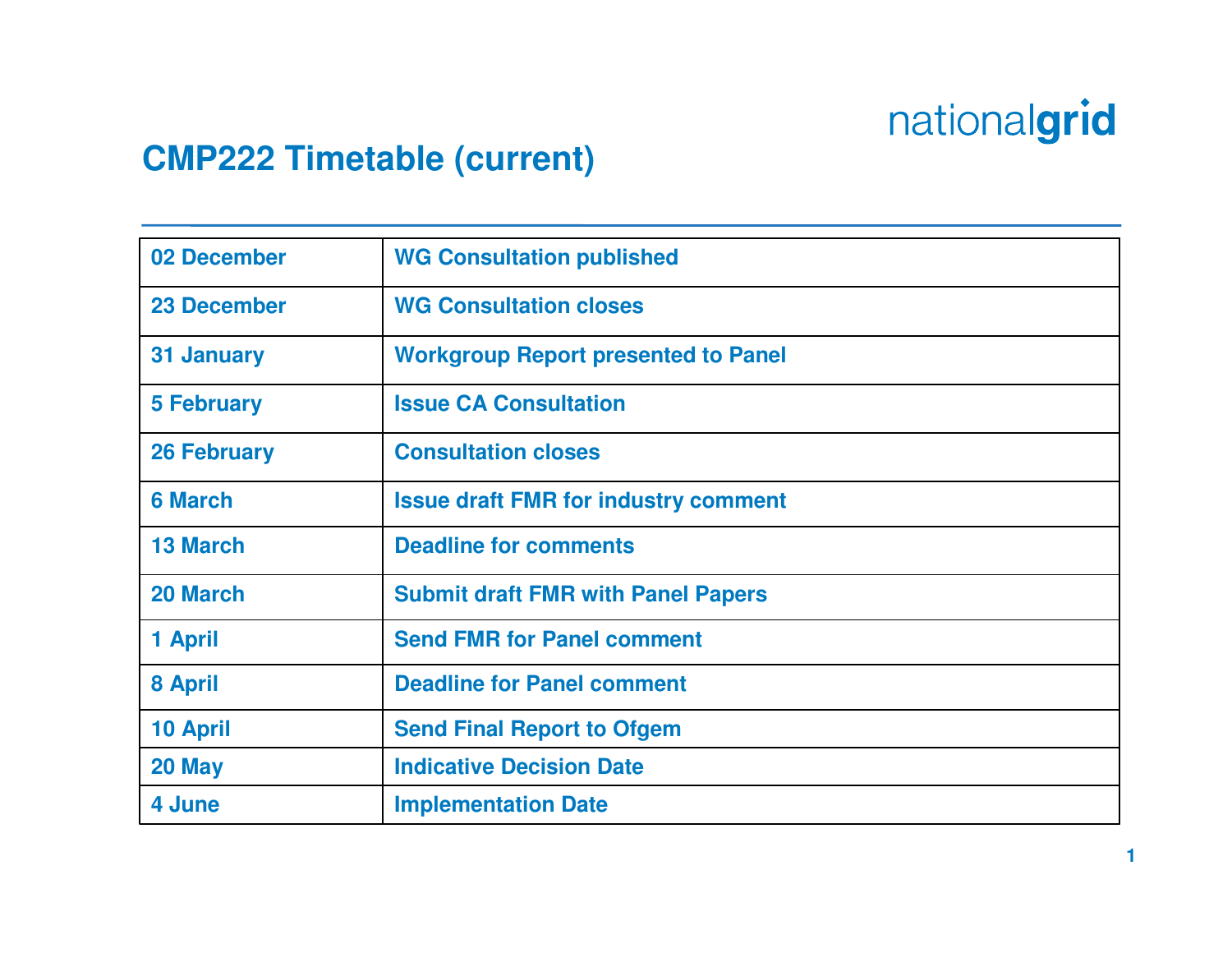#### **CMP222 Timetable (1 month extension)**

| 9 December         | <b>WG Consultation published</b>            |
|--------------------|---------------------------------------------|
| 9 January          | <b>WG Consultation closes</b>               |
| <b>28 February</b> | <b>Workgroup Report presented to Panel</b>  |
| <b>4 March</b>     | <b>Issue CA Consultation</b>                |
| 25 March           | <b>Consultation closes</b>                  |
| 1 April            | <b>Issue draft FMR for industry comment</b> |
| 8 April            | <b>Deadline for comments</b>                |
| <b>17 April</b>    | <b>Submit draft FMR with Panel Papers</b>   |
| 29 April           | <b>Send FMR for Panel comment</b>           |
| 7 May              | <b>Deadline for Panel comment</b>           |
| 9 May              | <b>Send Final Report to Ofgem</b>           |
| 16 June            | <b>Indicative Decision Date</b>             |
| 30 June            | <b>Implementation Date</b>                  |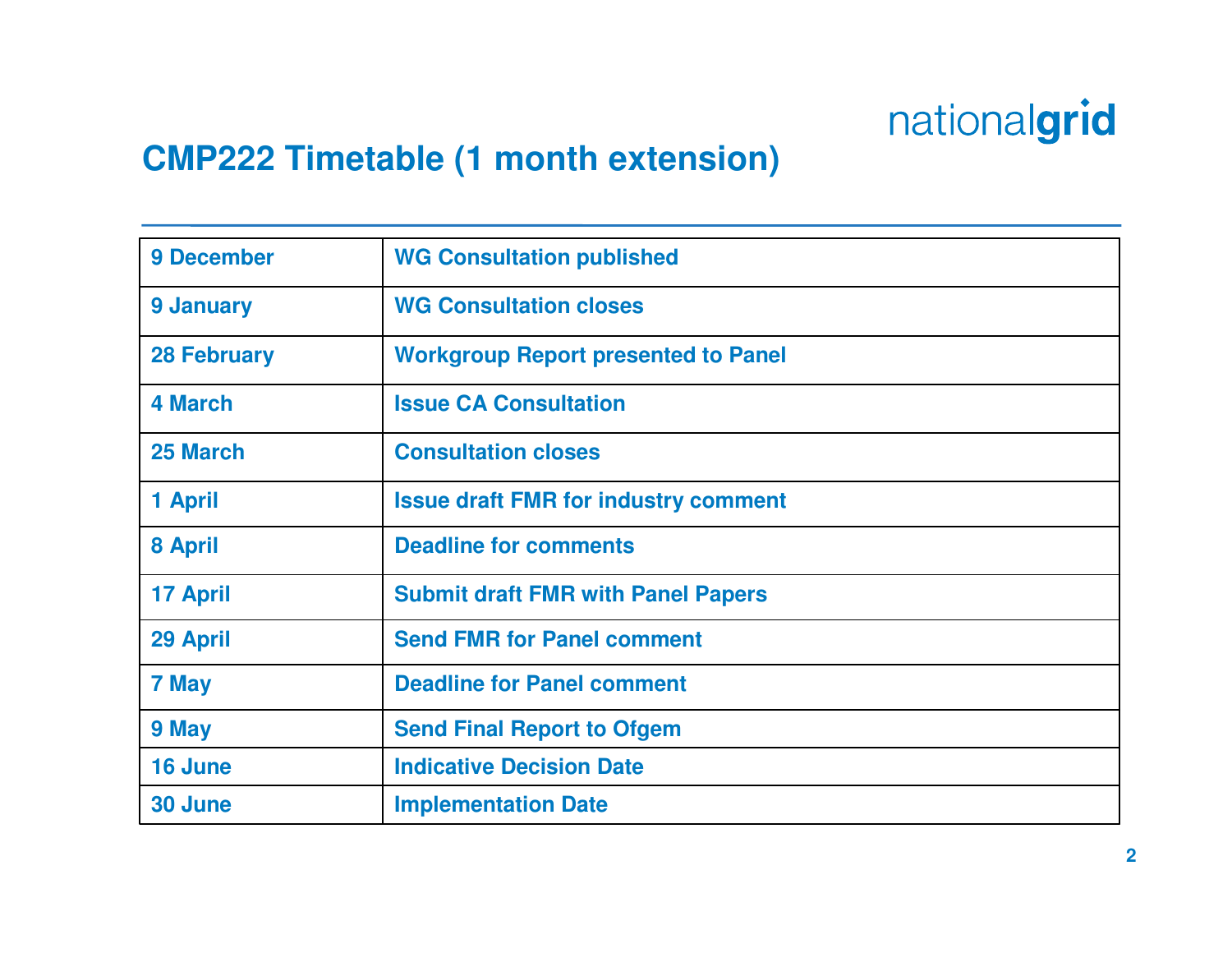#### **CMP223 Timetable (1 month extension)**

| 02 December 2013       | <b>Workgroup Meeting 3</b>                                              |
|------------------------|-------------------------------------------------------------------------|
| 16 December 2013       | <b>Workgroup Meeting 4</b>                                              |
| <b>13 January 2014</b> | <b>Workgroup Meeting 5</b>                                              |
| <b>21 January 2014</b> | <b>WG consultation issued to Workgroup</b>                              |
| <b>28 January 2014</b> | <b>Deadline for comments</b>                                            |
| 3 February 2014        | <b>Issue WG Consultation for 3 weeks (or period agreed by</b><br>Panel) |
| 24 February 2014       | <b>Consultation Closes</b>                                              |
| w/c 3 March 2014       | <b>Post-consultation Workgroup meeting</b>                              |
| <b>11 March 2014</b>   | <b>Circulate draft Workgroup Report</b>                                 |
| <b>18 March 2014</b>   | Deadline for comment on Workgroup report                                |
| <b>20 March 2014</b>   | <b>Submit final Workgroup report to Panel Secretary</b>                 |
| <b>28 March 2014</b>   | <b>Present Workgroup report to CUSC Modifications Panel</b>             |